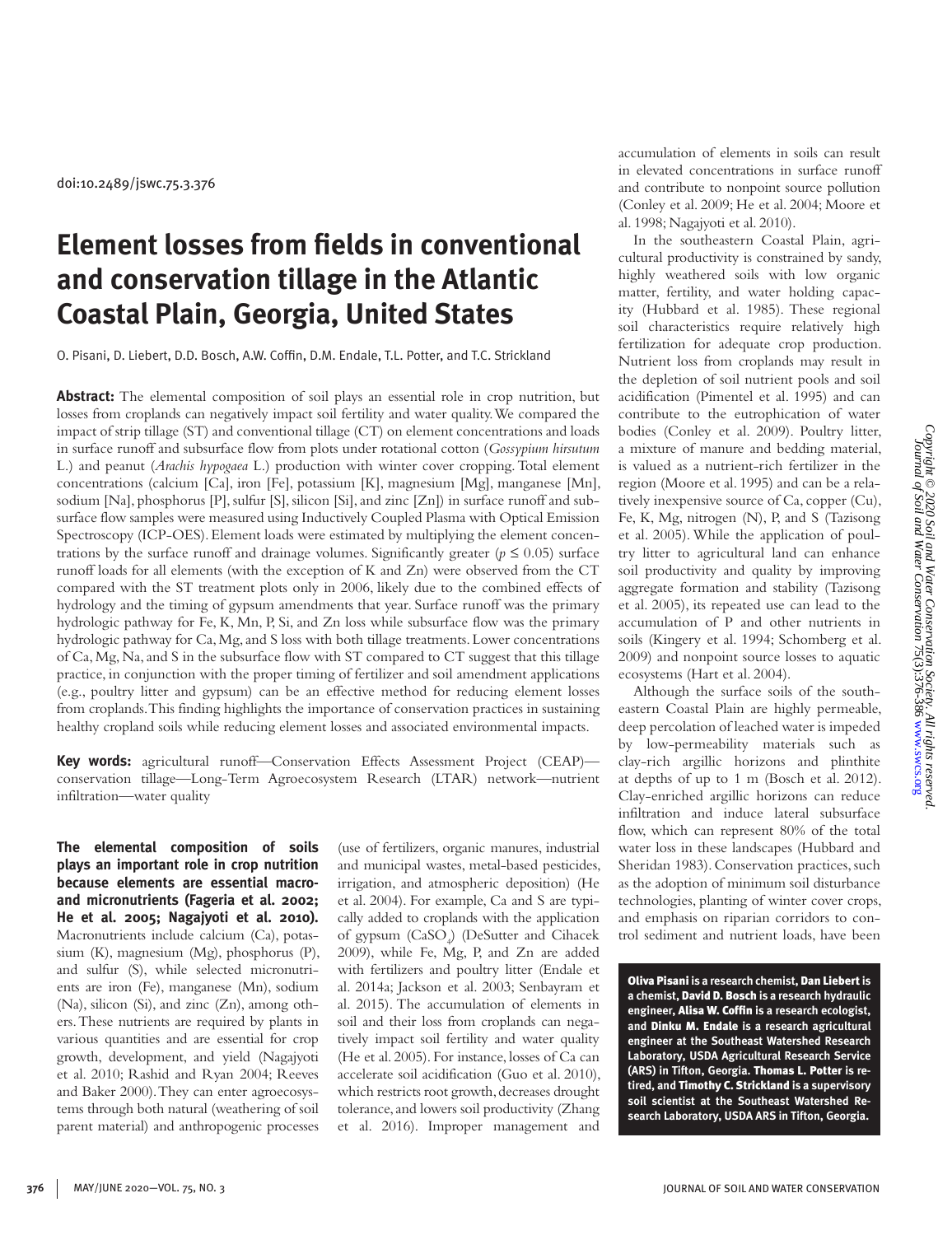shown to improve water quality in agricultural watersheds (Tomer et al. 2014). In the southeastern Coastal Plain, a commonly applied conservation practice is strip tillage (ST), in which the soil is left undisturbed from harvest to planting except for narrow tilled strips (30% of the row width) (USDA NRCS 2006). Strip tillage has been shown to increase infiltration (Bosch et al. 2005, 2012) and subsurface N loadings (Bosch et al. 2015), increase soil carbon (C) and N accretion (Strickland et al. 2015), increase soil microbial biomass N (Pisani et al. 2017), and reduce sediment runoff (Endale et al. 2014a) and agrichemical loss (Potter et al. 2014, 2015) in the region. However, information is lacking on the effects of conservation practices on element losses from croplands in the southeastern Coastal Plain.

The objective of this study was to evaluate tillage impacts on surface and subsurface flow concentrations and loads of macro- and micronutrients from fields under conventional tillage (CT) and ST management. This research was conducted as part of the USDA's Conservation Effects Assessment (CEAP) and Long-Term Agroecosystem Research (LTAR) projects to better understand the effects of agricultural conservation practices on nutrient and element losses in the southeastern Coastal Plain of the United States. Results from this five-year study will assist in evaluating the impacts of agricultural practices on water quality and understanding how conservation practices can help sustain healthy cropland soils by reducing element losses.

# Materials and Methods

*Site Description and Crop Management.* This research was conducted at the University of Georgia Gibbs Research Farm in Tift County, Georgia (31°26'13" N, 83°35'17" W). Details about this site's soil, hydrology, and farming practices have been described elsewhere (Bosch et al. 2005, 2012, 2015; Endale et al. 2014a; Pisani et al. 2017; Potter et al. 2014, 2015). The USDA soil survey (websoilsurvey.sc.egov.usda.gov) identifies two soil series at this site: a Tifton loamy sand (fine-loamy, kaolinitic, thermic Plinthic Kandiudult) and a Carnegie sandy loam (fine, kaolinitic, thermic Plinthic Kandiudult). In 1998, a 1.9 ha parcel was divided into one 0.4 ha and two 0.6 ha treatment blocks. The two 0.6 ha blocks were randomly assigned to either CT or ST management and further divided into three 0.2 ha plots across

the prevailing 3% slope (figure 1). Beginning in 1999, plots 1, 3, and 5 were placed in continuous CT, and plots 2, 4, and 6 in ST (figure 1). All plots were managed identically in a peanut (*Arachis hypogea* L.)–cotton (*Gossypium hirsutum* L.) rotation. Peanuts were planted (at a depth of  $\sim$ 5 cm) in 2004, 2006, and 2008 (table 1), keeping approximately 5 cm of spacing between plants and 0.9 m of spacing between rows at a rate of  $\sim$ 215,278 seeds ha<sup>-1</sup>. Cotton was planted in 2005 and 2007 (table 1) keeping approximately 7.6 cm of spacing between plants at a rate of  $121,081$  seeds ha<sup>-1</sup>. In all the fields, the crop residue was left on the soil surface after harvest. A winter rye cover (*Secale cereale* L.) was planted after crop harvest in both CT and ST in all years except 2004, when a mixture of rye and clover (*Trifolium incarnatum* L.) was planted. Fertilization and pesticide treatments were identical for all plots and followed recommendations by the University of Georgia Extension Service. All plots received  $4.5 \text{ Mg} \text{ ha}^{-1}$  of poultry litter one month prior to planting in 2005 and 2007 (table 1). Prior to this study, all plots received poultry litter annually from 1999 to 2002. Gypsum  $(CaSO<sub>4</sub>)$  was applied (560 kg) ha<sup>-1</sup>) to all plots in 2004, 2006, and 2008 to address Ca needs during pegging of peanuts these years (table 1). The cover crops on all plots were terminated with glyphosate about four weeks prior to planting each spring. All cover crop residue was turned into the soil on the CT plots. In 2004, the CT plots were subsequently moldboard plowed to 20 cm approximately three weeks before planting. In all other years, the CT plots were disk harrowed to 8 cm and beds formed for planting. In the ST plots, an in-row shank subsoiler was used to create 15 cm wide strips in the desiccated cover crop mulch for planting with tillage to 20 cm. The ST plots were paratilled in 2004 and 2007. Paratilling, a form of noninversion deep tillage used to loosen the soil in the top 30 to 45 cm, was performed to increase soil porosity and infiltration. Starter and side-dress fertilizer were applied during cotton production years, and no additional fertilizer was applied during peanut years (table 1). Plant water needs were met from rainfall and a solid-set irrigation system.

# Figure 1

Layout of the study site showing the six 0.2 ha experimental plots with three under conventional tillage (CT; plots 1, 3, and 5) and three under strip tillage (ST; plots 2, 4, and 6). The 0.4 ha upslope boundary plot is not shown.

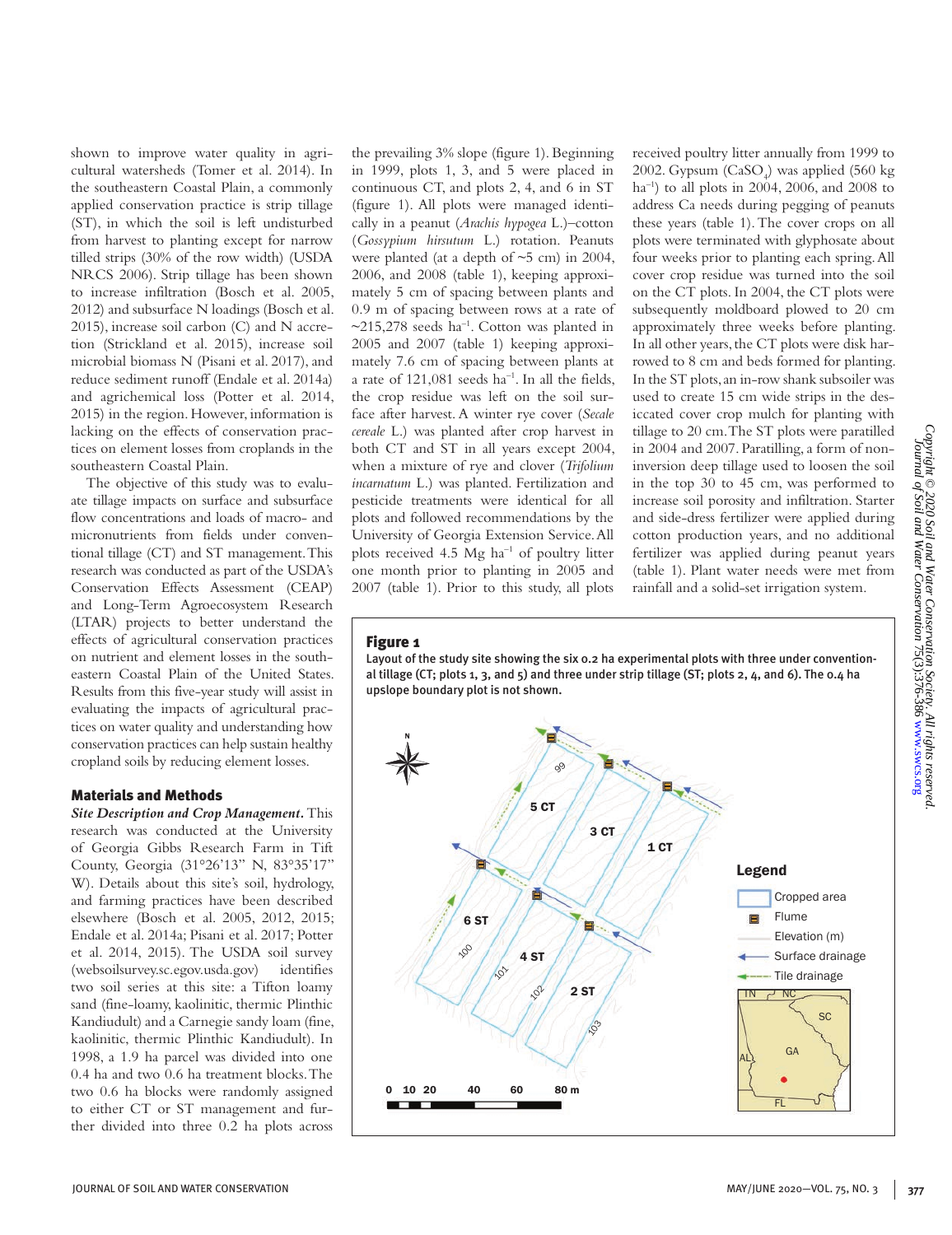Crop rotation, fertilizations, and fertilizer elemental composition including nitrogen (N), phosphorus (P), potassium (K), sulfur (S), and calcium (Ca) content (kg ha<sup>-1</sup>) applied during the study period.

| <b>Treatment date</b>             | <b>Treatment description</b>        | $N$ (kg ha <sup>-1</sup> ) | $P$ (kg ha <sup>-1</sup> ) | $K$ (kg ha <sup>-1</sup> ) | $S$ (kg ha <sup>-1</sup> ) | $Ca (kg ha-1)$ |
|-----------------------------------|-------------------------------------|----------------------------|----------------------------|----------------------------|----------------------------|----------------|
| May 10, 2004                      | Planted peanuts                     |                            |                            |                            |                            |                |
| July 2, 2004                      | Applied gypsum (CaSO <sub>4</sub> ) | 0.0                        | 0.0                        | 0.0                        | 131.9                      | 164.9          |
| October 5, 2004                   | Planted rye and crimson clover      |                            |                            |                            |                            |                |
| Year total                        |                                     | 0.0                        | 0.0                        | 0.0                        | 131.9                      | 164.9          |
| March 7, 2005                     | Applied lime (CaCO <sub>3</sub> )   | 0.0                        | 0.0                        | 0.0                        | 0.0                        | 448.8          |
| April 19, 2005                    | Applied poultry litter              | 121.4                      | 37.8                       | 91.5                       | <b>NM</b>                  | <b>NM</b>      |
| May 23, 2005                      | Planted cotton                      |                            |                            |                            |                            |                |
| May 23, 2005                      | Applied starter liquid fertilizer   | 17.4                       | 0.0                        | 0.0                        | 3.1                        | 0.0            |
| June 22, 2005                     | Applied granular fertilizer         | 45.3                       | 0.0                        | 0.0                        | 8.1                        | 0.0            |
| June 27, 2005                     | Applied granular fertilizer         | 45.3                       | 0.0                        | 0.0                        | 8.1                        | 0.0            |
| November 16, 2005                 | Planted rye                         |                            |                            |                            |                            |                |
| Year total                        |                                     | 229.4                      | 37.8                       | 91.5                       | 19.3                       | 448.8          |
| May 9, 2006                       | Planted peanuts                     |                            |                            |                            |                            |                |
| June 20, 2006                     | Applied gypsum (CaSO <sub>4</sub> ) | 0.0                        | 0.0                        | 0.0                        | 264.0                      | 330.0          |
| October 31, 2006                  | Planted rye                         |                            |                            |                            |                            |                |
| Year total                        |                                     | 0.0                        | 0.0                        | 0.0                        | 264.0                      | 330.0          |
| April 17, 2007                    | Applied poultry litter              | 139.8                      | 57.0                       | 101.9                      | <b>NM</b>                  | <b>NM</b>      |
| May 1, 2007                       | Planted cotton                      |                            |                            |                            |                            |                |
| May 1, 2007                       | Applied starter liquid fertilizer   | 17.4                       | 0.0                        | 0.0                        | 3.1                        | 0.0            |
| June 7, 2007                      | Applied liquid fertilizer           | 47.0                       | 0.0                        | 0.0                        | 0.0                        | 0.0            |
| October 15, 2007                  | Planted rye                         |                            |                            |                            |                            |                |
| Year total                        |                                     | 204.2                      | 57.0                       | 101.9                      | 3.1                        | 0.0            |
| May 20, 2008                      | Planted peanuts                     |                            |                            |                            |                            |                |
| June 20, 2008                     | Applied gypsum (CaSO,)              | 0.0                        | 0.0                        | 0.0                        | 264.0                      | 330.0          |
| October 29, 2008                  | Planted rye                         |                            |                            |                            |                            |                |
| Year total                        |                                     | 0.0                        | 0.0                        | 0.0                        | 264.0                      | 330.0          |
| Total nutrients from 2004 to 2008 |                                     | 433.6                      | 94.8                       | 193.4                      | 682.3                      | 1,273.7        |
| $NM = not measured$ .             |                                     |                            |                            |                            |                            |                |

*Collection and Processing of Surface Runoff and Subsurface Flow Samples.* Surface runoff and subsurface flow samples were collected from 2004 to 2008 as described below. Sample collection at this site has previously been described (Bosch et al. 2005, 2012, 2015). Briefly, flow-proportional composite surface runoff samples were collected from each plot  $(n = 6)$  during each event directly into 9 L glass jars using ISCO autosamplers (Lincoln, Nebraska). For the subsurface flow samples, tile drains were installed around the two tillage treatment blocks  $(n = 2)$  to capture lateral subsurface flow, and an H-flume installed at each tile outlet was used for sample collection. From January of 2004 to March of 2006, grab samples were collected twice per week whenever flow was observed. In March of 2006, refrigerated autosamplers were installed at the two tile drain outlets, and flow-proportional samples were collected as for surface runoff.

In the laboratory, unfiltered samples were shaken and split for chemical analyses including pesticides (Potter et al. 2014), dissolved nutrients (Bosch et al. 2015), and total suspended solids (Endale et al. 2014a). An unfiltered subsample was also archived frozen and later analyzed for a suite of elements (aluminum [Al], boron [B], Ca, cadmium [Cd], cobalt [Co], chromium [Cr], Cu, Fe, K, Mg, Mn, molybdenum [Mo], Na, nickel [Ni], P, lead [Pb], S, selenium [Se], Si, titanium [Ti], uranium [U], vanadium [V], and Zn) using Inductively Coupled Plasma with Optical Emission Spectroscopy (ICP-OES). Samples ranging in volume from 5 to 40 mL were thawed and digested using trace metal grade hydrogen chloride (HCl) and nitric acid  $(HNO<sub>3</sub>)$  (EPA Method 200.2). The surface runoff samples typically contained visible particulates, and these samples were acidified and allowed to stand for 24 hours prior to digestion. The subsurface flow samples did not contain any visible particulates and were acidified and digested immediately. Following digestion, samples were centrifuged and decanted, diluted (to 15 or 50 mL), transferred quantitatively to centrifuge tubes, and analyzed using an iCAP 7400 ICP-OES Duo equipped with a Charge Injection Device detector (ThermoFisher Scientific, San Jose, California). An aliquot of digested sample was aspirated from the centrifuge tube using a CETAC ASX-520 autosampler (Teledyne CETAC Technologies, Omaha, Nebraska) and passed through a concentric tube nebulizer. The resulting aerosol was then swept through the plasma using argon as the carrier gas with a flow rate of 0.5 L min–1 and a nebulizer gas flow rate of 0.7 L min–1. An internal standard (Yttrium in 2% HNO3 ) was used for instrument calibration and element quantitation. Detection limits, determined as the greater of either the mean plus the Student's *t*-value times the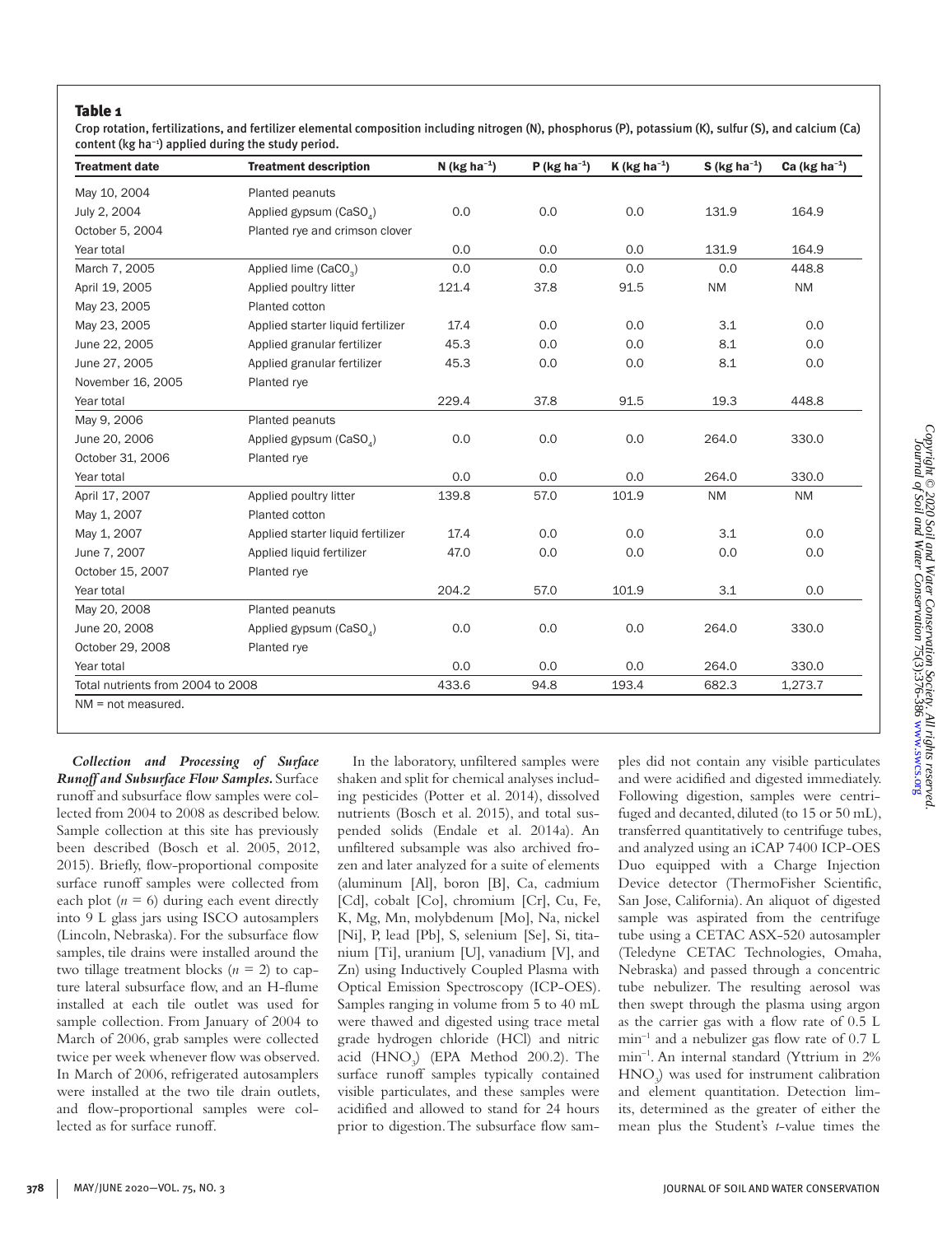standard deviations of concurrently analyzed blank control samples or the lowest nonzero calibration point for a given element (EPA 821-R-16-006), were adjusted using the same correction factors as were applied to account for original and final sample volumes. Samples were analyzed in batches of 48, including four blanks, three spiked blanks, and one standard reference material for quality control. Additionally, 33 samples were digested in duplicate, and all samples were analyzed on the instrument in triplicate. A target of 10% error or less was met for the analytes presented here. Data were analyzed using the Thermo iTEVA Control Center (version 2.8.0.97, ThermoFisher Scientific, San Jose, California).

In this study, the most abundant elements were defined as those elements detected in 55% or more of the entire sample set, including surface runoff and subsurface flow samples  $(n = 650)$ . These elements were Ca, Fe, K, Mg, Mn, Na, P, S, Si, and Zn (table 2). Elements detected in less than 55% of the sample set (table 2) were not evaluated. The total number of samples analyzed varied annually based on the occurrence of flow events (table 3), and the element concentration is summarized for the surface runoff (table 4) and the subsurface flow samples (table 5). Over the course of the five-year observation period, the total number of surface runoff samples analyzed was 152 and 60 for CT and ST practices, respectively. Archived surface runoff samples from the ST plots (2007) and from both the CT and ST plots (2008) were compromised due to a power outage in the storage coolers and were not analyzed (table 4). The total number of subsurface flow samples analyzed was 210 and 228 for CT and ST practices, respectively.

*Data Analysis.* Surface and subsurface flow measurements were made continuously throughout the study period (Bosch et al. 2012) and were used with concentrations to calculate loads (kg ha–1) for each plot (*n*  $= 6$ ) and drain tile ( $n = 2$ ). Flows occurred proximate to rain events and were paired with concentrations measured or filled-in as follows: concentrations acquired from flow weighted composite samples were applied to the day they were collected and all of the days up to the day the previous sample was taken. Grab samples were applied to the day they were taken and half of the preceding and subsequent sample periods. When samples were taken but were not available to be analyzed (no archived sample

## Table 2

Elements measured, total number and percentage detected  $(n = 650)$ , mean detected concentration ± standard deviation, and mean method detection limit (MDL) ± standard deviation. Only the elements detected in 55% of the sample set are discussed in the text (shown in bold font).

| <b>Element</b>        | #<br>detected  | $\frac{9}{6}$<br>detected | <b>Mean concentration</b><br>$(mg L^{-1})$ | <b>Mean MDL</b><br>$(mg L^{-1})$ |
|-----------------------|----------------|---------------------------|--------------------------------------------|----------------------------------|
| Aluminum (Al)         | 125            | 19                        | $7.53 \pm 17.9$                            | $0.898 \pm 0.324$                |
| Boron (B)             | 240            | 37                        | $0.367 \pm 0.114$                          | $0.288 \pm 0.104$                |
| Calcium (Ca)          | 650            | 100                       | $9.11 \pm 5.44$                            | $0.194 \pm 0.07$                 |
| Cadmium (Cd)          | 81             | 12                        | $0.00152 \pm 0.00142$                      | $0.000634 \pm 0.000229$          |
| Cobalt (Co)           | 204            | 31                        | $0.00115 \pm 0.000572$                     | $0.000895 \pm 0.000323$          |
| Chromium (Cr)         | 28             | $\overline{4}$            | $0.0322 + 0.0467$                          | $0.00766 \pm 0.00276$            |
| Copper (Cu)           | $\overline{2}$ | $\Omega$                  | $0.196 \pm 0.0906$                         | $0.0894 \pm 0.0323$              |
| Iron (Fe)             | 372            | 57                        | $2.39 \pm 10.9$                            | $0.0527 \pm 0.019$               |
| Potassium (K)         | 650            | 100                       | $5.17 \pm 5.11$                            | $0.908 \pm 0.328$                |
| Magnesium (Mg)        | 650            | 100                       | $3.21 \pm 1.7$                             | $0.086 \pm 0.031$                |
| <b>Manganese (Mn)</b> | 589            | 91                        | $0.0421 \pm 0.0826$                        | $0.00448 \pm 0.00162$            |
| Molybdenum (Mo)       | 55             | 8                         | $0.00198 + 0.00211$                        | $0.000886 + 0.00032$             |
| Sodium (Na)           | 648            | 100                       | $3.72 \pm 1.61$                            | $0.389 \pm 0.14$                 |
| Nickel (Ni)           | 335            | 52                        | $0.00269 \pm 0.00994$                      | $0.000895 \pm 0.000323$          |
| Phosphorus (P)        | 396            | 61                        | $0.254 \pm 0.433$                          | $0.00882 \pm 0.00318$            |
| Lead (Pb)             | 68             | 10                        | $0.0477 \pm 0.0602$                        | $0.0187 \pm 0.00674$             |
| Sulfur (S)            | 650            | 100                       | $4.21 \pm 3.94$                            | $0.0884 \pm 0.0319$              |
| Selenium (Se)         | $\mathbf 0$    | $\Omega$                  | <b>NA</b>                                  | $0.00901 \pm 0.00325$            |
| Silicon (Si)          | 633            | 97                        | $2.49 \pm 4.7$                             | $0.505 \pm 0.182$                |
| Titanium (Ti)         | 168            | 26                        | $0.0364 \pm 0.0756$                        | $0.00442 \pm 0.00159$            |
| Uranium (U)           | $\Omega$       | $\Omega$                  | <b>NA</b>                                  | $0.0892 \pm 0.0322$              |
| Vanadium (V)          | 28             | 4                         | $0.0649 + 0.0811$                          | $0.00893 \pm 0.00322$            |
| Zinc (Zn)             | 541            | 83                        | $0.0502 \pm 0.046$                         | $0.0214 \pm 0.00774$             |

## Table 3

Summary of the total annual precipitation, irrigation applied, total water received, and surface and subsurface runoff for the study period.

|                         | Year  |       |       |       |       | <b>Five-year</b> |
|-------------------------|-------|-------|-------|-------|-------|------------------|
| Hydrologic data         | 2004  | 2005  | 2006  | 2007  | 2008  | average          |
| Precipitation (mm)      | 1,132 | 1,488 | 1,114 | 910   | 1,361 | 1,201            |
| Irrigation (mm)         | 127   | 77    | 146   | 302   | 210   | 172              |
| Total water (mm)        | 1,283 | 1.564 | 1,259 | 1.205 | 1.547 | 1,372            |
| CT surface runoff (mm)  | 219   | 357   | 155   | 43    | 221   | 199              |
| ST surface runoff (mm)  | 164   | 276   | 83    | 6     | 154   | 137              |
| CT subsurface flow (mm) | 162   | 216   | 96    | 63    | 194   | 146              |
| ST subsurface flow (mm) | 187   | 509   | 156   | 78    | 341   | 254              |

Note: CT = conventional tillage. ST = strip tillage. All hydrologic data was taken from Bosch et al. (2012, 2015).

remaining), concentrations were interpolated linearly over time between the preceding and succeeding sample data. If a grab sample followed a flow composite, the flow composite was treated like a grab sample, and the concentration of the flow composite was distributed over half of the intervening sample period. If a flow-weighted composite sample was collected after a grab sample, the concentrations for the intervening days were filled with those from the flow composite, and the grab data were not applied to half of the following sampling period. Surface runoff daily loads were averaged for the three plots of each treatment and summed annually (average annual total load), while the drain tile loads were summed annually (annual total load). Due to the experimental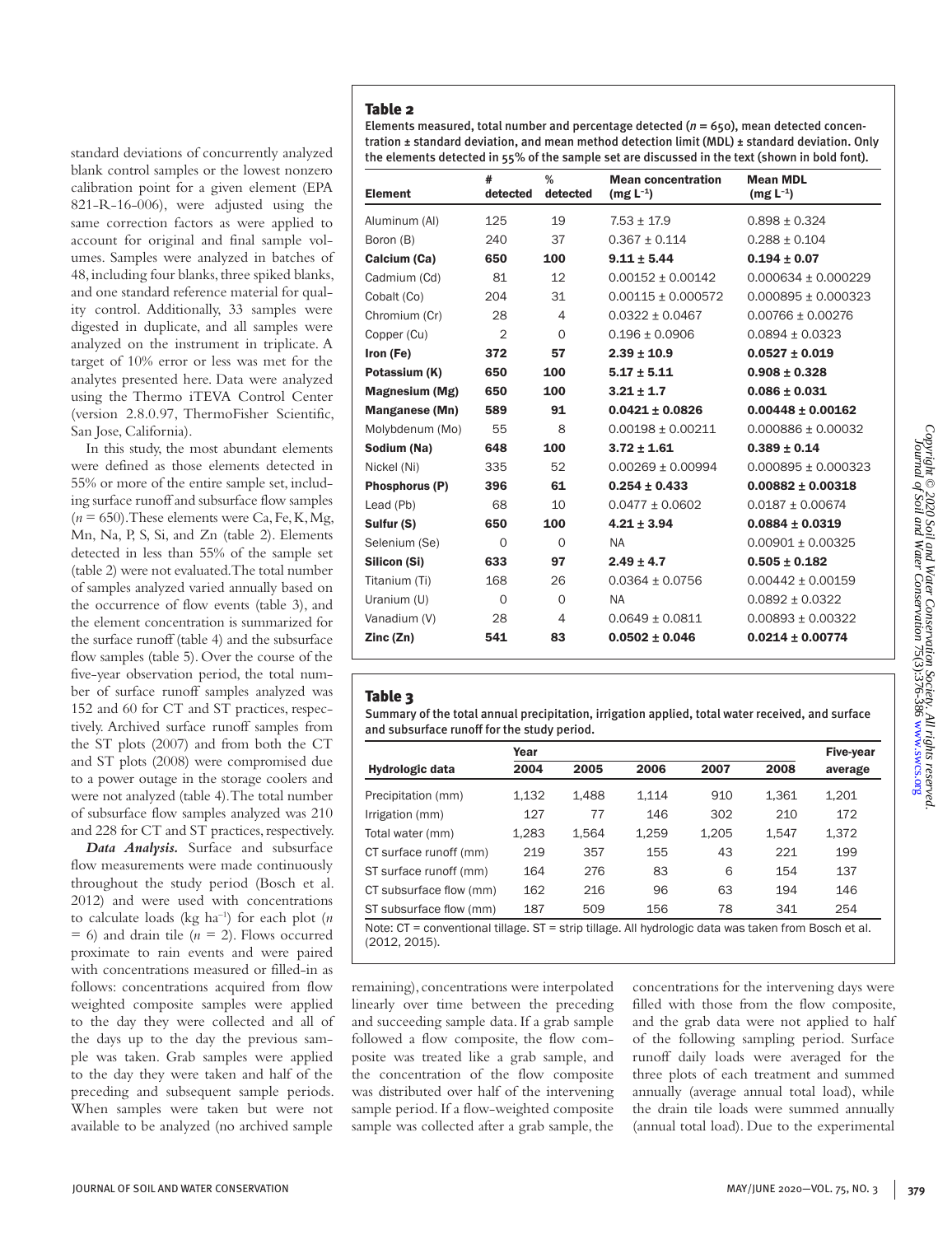Annual element concentration averages (mg L<sup>-1</sup>) for the surface runoff samples. Values are averages ± standard error. Bold font indicates a significant difference (*p* ≤ 0.05) between conventional (CT) and strip tillage (ST) for a particular year. Values within a treatment row followed by different lowercase letters are significantly different (*p* ≤ 0.05) between years.

| <b>Element</b> | <b>Tillage</b><br>treatment | $2004 (n = 71)$       | $2005 (n = 85)$        | $2006 (n = 34)$        | $2007 (n = 22)$         | Three-year<br>$(n = 190)^*$ |
|----------------|-----------------------------|-----------------------|------------------------|------------------------|-------------------------|-----------------------------|
| Calcium (Ca)   | <b>CT</b>                   | $7.85 \pm 1.35a$      | $3.92 \pm 0.275b$      | $4.74 \pm 0.394$ ab    | $3.25 \pm 0.305$ b      | $5.51 \pm 0.575$            |
|                | <b>ST</b>                   | $4.49 \pm 2.61a$      | $3.32 \pm 0.345a$      | $4.24 \pm 0.533a$      | <b>NS</b>               | $4.13 \pm 0.846$            |
| Iron (Fe)      | <b>CT</b>                   | $0.567 \pm 0.177a$    | $9.70 \pm 2.81$ b      | $6.36 \pm 2.38$ ab     | $3.41 \pm 1.98$ ab      | $5.20 \pm 1.29$             |
|                | <b>ST</b>                   | $0.572 \pm 0.341a$    | $0.951 \pm 3.53a$      | $2.39 \pm 3.22a$       | <b>NS</b>               | $1.14 \pm 1.89$             |
| Potassium (K)  | <b>CT</b>                   | $8.40 \pm 1.29a$      | $6.26 \pm 1.09$ ab     | $3.54 \pm 0.376$       | $7.03 + 1.44ab$         | $6.72 \pm 0.744$            |
|                | <b>ST</b>                   | $17.3 \pm 2.49a$      | $7.37 \pm 1.37$ b      | $3.70 \pm 0.509$       | <b>NS</b>               | $9.12 \pm 1.09$             |
| Magnesium (Mg) | <b>CT</b>                   | $1.74 \pm 0.288$ a    | $1.35 \pm 0.0927a$     | $1.08 \pm 0.0820a$     | $0.938 \pm 0.0638a$     | $1.34 \pm 0.125$            |
|                | <b>ST</b>                   | $1.45 \pm 0.556a$     | $1.12 \pm 0.116a$      | $0.844 \pm 0.111a$     | <b>NS</b>               | $1.32 \pm 0.183$            |
| Manganese (Mn) | <b>CT</b>                   | $0.0206 \pm 0.00386a$ | $0.103 \pm 0.0250b$    | $0.0874 \pm 0.0346$ ab | $0.0210 \pm 0.00813$ ab | $0.0650 \pm 0.0125$         |
|                | <b>ST</b>                   | $0.0160 \pm 0.00746a$ | $0.0277 \pm 0.0314a$   | $0.0592 \pm 0.0469a$   | <b>NS</b>               | $0.0311 \pm 0.0184$         |
| Sodium (Na)    | <b>CT</b>                   | $2.78 \pm 0.283a$     | $3.90 \pm 0.288$ b     | $2.12 \pm 0.198$ a     | $1.65 \pm 0.0946a$      | $3.12 \pm 0.182$            |
|                | <b>ST</b>                   | $2.82 \pm 0.547$ ab   | $3.96 \pm 0.362b$      | $1.64 \pm 0.268$ a     | <b>NS</b>               | $3.21 \pm 0.267$            |
| Phosphorus (P) | <b>CT</b>                   | $0.208 \pm 0.0241a$   | $0.480 \pm 0.0933b$    | $0.574 \pm 0.0940$ ab  | $0.460 \pm 0.0628$      | $0.345 \pm 0.0445$          |
|                | <b>ST</b>                   | $0.817 \pm 0.0466a$   | $0.686 \pm 0.117a$     | $0.378 \pm 0.127a$     | NS.                     | $0.697 \pm 0.0656$          |
| Sulfur (S)     | <b>CT</b>                   | $4.06 \pm 0.883a$     | $1.15 \pm 0.110b$      | $1.95 \pm 0.344$ ab    | $1.79 + 0.402ab$        | $2.54 \pm 0.373$            |
|                | <b>ST</b>                   | $1.79 \pm 1.71a$      | $1.14 \pm 0.139$ a     | $1.58 \pm 0.466a$      | <b>NS</b>               | $0.39 \pm 0.548$            |
| Silicon (Si)   | <b>CT</b>                   | $1.84 \pm 0.291a$     | $6.80 \pm 1.49b$       | $5.25 \pm 1.62$ ab     | $2.90 \pm 1.24$ ab      | $4.40 \pm 0.713$            |
|                | <b>ST</b>                   | $1.12 \pm 0.562a$     | $1.63 \pm 1.87a$       | $2.39 \pm 2.20a$       | <b>NS</b>               | $1.66 \pm 1.05$             |
| Zinc(Zn)       | <b>CT</b>                   | $0.0604 \pm 0.00765a$ | $0.0763 \pm 0.0107$ ab | $0.0524 \pm 0.0109$ ab | $0.0306 \pm 0.00358$ b  | $0.0573 \pm 0.00575$        |
|                | <b>ST</b>                   | $0.0993 \pm 0.0148a$  | $0.0560 \pm 0.0134a$   | $0.0971 \pm 0.0147a$   | <b>NS</b>               | $0.0862 \pm 0.00847$        |

Note: NS = no samples for that analyte and treatment.

\*Three-year average does not include concentration data for 2007.

design, there was only one subsurface sample per treatment, and treatment comparisons for the subsurface loads were not performed.

Negative element concentration values were replaced with zeros. Values below detection limits were included in the data set and were not substituted by a fraction of the detection limit as this practice can obscure patterns and trends in the data (Helsel 2006). Data distributions were tested for normality with the Shapiro-Wilk test. The data were non-normal, and element concentrations were compared between treatments within years and between years within treatments with a nonparametric survival analysis for interval censored data (SAS PROC ICLIFETEST). An analysis of variance (ANOVA; SAS PROC GLIMMIX) with Tukey-Kramer multiple comparisons adjustment was used to elucidate differences between individual means. The nonparametric and parametric *F* test results were identical in all but a few cases. Comparisons of surface runoff loads under the two treatments were made with the Wilcoxon Rank Sum test (SAS PROC NPAR1WAY). A principal component analysis (PCA) was performed on the elemental loads (SAS PROC PRINCOMP) by standardizing the loads of each element to a mean of zero and a standard deviation of one and using the resulting correlation matrix.

# Results and Discussion

Annual rainfall and irrigation, surface runoff, and subsurface flow for the study period (2004 to 2008) have been previously described (Bosch et al. 2012, 2015). A brief summary is included here for interpretation of the element concentration and transport data (table 3). The annual total rainfall ranged from a low of 910 mm in 2007 to a high of 1,488 mm in 2005. The irrigation applied averaged  $172 \text{ mm } y^{-1}$  and varied according to the amount of precipitation received during peak growing periods. The annual surface runoff was highest in 2005 and lowest in 2007 (table 3), accounting for 21% and 3% of the annual precipitation, respectively. Similarly, the annual lateral subsurface flow was highest in 2005 and lowest in 2007 (table 3), accounting for 25% and 9% of the annual precipitation, respectively. Over the course of the five-year study period, surface runoff was significantly greater from the CT compared to the ST plots (table 3). The average annual subsurface flow was significantly greater from the ST compared to the CT plots (table 3), due to increased infiltration as a consequence of reduced tillage (Bosch et al. 2012).

*Calcium.* No significant differences were observed in the surface runoff concentration of Ca between tillage treatments (table 4). On an annual basis, the concentration of Ca in surface runoff from the CT plots was highest in 2004 and decreased over the course of the study period. Elevated Ca concentrations in 2004 were likely due to the application of gypsum that year (table 1). However, elevated Ca concentrations were not observed in 2006 (table 4) despite applying two times the amount of Ca in 2006 than in 2004 (table 1). The low Ca concentrations observed in 2005 and 2007 may be due to the application of poultry litter in those years (table 1), which has been shown to reduce Ca runoff in Coastal Plain soils (Endale et al. 2014b). The reduction in Ca concentration in surface runoff may reflect its complexation with P from the poultry litter via the formation of less soluble calcium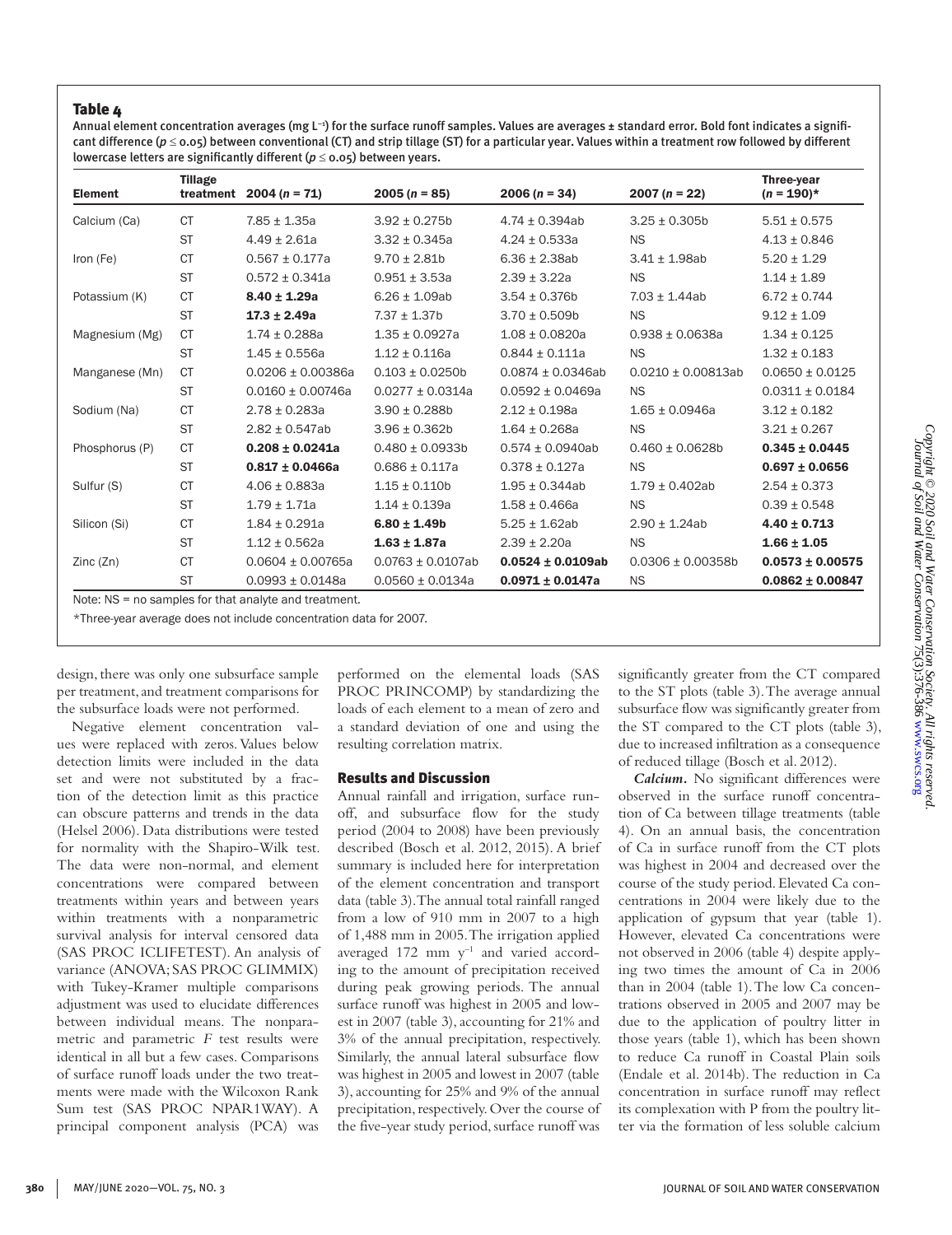# Table 5

Annual element concentration averages (mg L<sup>-1</sup>) for the lateral subsurface flow samples. Values are averages  $\pm$  standard error. Bold font indicates a significant difference (*p* ≤ 0.05) between conventional (CT) and strip tillage (ST) for a particular year. Values within a treatment row followed by different lowercase letters are significantly different (*p* ≤ 0.05) between years.

| <b>Element</b> | <b>Tillage</b><br>treatment | $2004(n = 51)$         | $2005 (n = 128)$         | $2006 (n = 108)$        | $2007 (n = 69)$         | $2008 (n = 82)$         | Five-year ( $n = 438$ ) |
|----------------|-----------------------------|------------------------|--------------------------|-------------------------|-------------------------|-------------------------|-------------------------|
| Calcium (Ca)   | <b>CT</b>                   | $11.4 \pm 0.349a$      | $12.0 \pm 0.335a$        | $12.8 \pm 0.336$ ab     | $14.0 \pm 0.768$ bc     | $15.3 \pm 0.334c$       | $13.1 \pm 0.201$        |
|                | <b>ST</b>                   | $8.00 \pm 0.304a$      | $9.23 \pm 0.320$ ab      | $10.4 \pm 0.312$ b      | $8.93 \pm 0.673a$       | $9.21 \pm 0.387$ ab     | $9.31 \pm 0.193$        |
| Iron (Fe)      | <b>CT</b>                   | $0.468 \pm 0.179a$     | $0.327 \pm 0.0987$ a     | $0.106 \pm 0.0210b$     | $0.155 \pm 0.0589a$     | $0.176 \pm 0.0531a$     | $0.231 \pm 0.0380$      |
|                | <b>ST</b>                   | $0.0738 \pm 0.156a$    | $0.148 \pm 0.0942a$      | $0.0761 \pm 0.0195a$    | $0.152 \pm 0.0517$ a    | $0.104 \pm 0.0615$ a    | $0.114 \pm 0.0365$      |
| Potassium (K)  | <b>CT</b>                   | $3.59 \pm 0.224a$      | $3.94 \pm 0.165a$        | $3.90 \pm 0.108a$       | $3.55 \pm 0.168a$       | $3.88 \pm 0.237a$       | $3.82 \pm 0.0825$       |
|                | <b>ST</b>                   | $4.11 \pm 0.195$ a     | $4.80 \pm 0.157$ b       | $4.33 \pm 0.100$ ab     | $3.93 \pm 0.147$ a      | $3.99 \pm 0.274a$       | $4.32 \pm 0.0792$       |
| Magnesium (Mg) | <b>CT</b>                   | $4.21 \pm 0.109a$      | $4.45 \pm 0.121a$        | $4.42 \pm 0.0858a$      | $4.63 \pm 0.169$ ab     | $4.95 \pm 0.0847$ b     | $4.56 \pm 0.0547$       |
|                | <b>ST</b>                   | $3.29 \pm 0.0947$ a    | $3.80 \pm 0.115$ bc      | $4.01 \pm 0.0796c$      | $3.48 \pm 0.149$ ab     | $3.82 \pm 0.0982$ bc    | $3.74 \pm 0.0525$       |
| Manganese (Mn) | <b>CT</b>                   | $0.0243 \pm 0.00707a$  | $0.0271 \pm 0.00192$ a   | $0.0243 \pm 0.000883a$  | $0.0221 \pm 0.00212$ ab | $0.0174 \pm 0.000778$ b | $0.0233 \pm 0.00109$    |
|                | <b>ST</b>                   | $0.0563 \pm 0.00616a$  | $0.0405 \pm 0.00183b$    | $0.0380 \pm 0.000820$ b | $0.411 \pm 0.00186$ b   | $0.0361 \pm 0.000913b$  | $0.0413 \pm 0.00104$    |
| Sodium (Na)    | <b>CT</b>                   | $4.18 \pm 0.0937$ ab   | $4.01 \pm 0.0833a$       | $4.56 \pm 0.116b$       | $5.33 \pm 0.179c$       | $6.17 \pm 0.111d$       | $4.83 \pm 0.0694$       |
|                | <b>ST</b>                   | $2.71 \pm 0.0816a$     | $2.88 \pm 0.0795a$       | $3.57 \pm 0.108$ b      | $3.53 \pm 0.157$ b      | $4.11 \pm 0.128c$       | $3.33 \pm 0.0666$       |
| Phosphorus (P) | <b>CT</b>                   | $0.0126 \pm 0.00348a$  | $0.0109 \pm 0.00175a$    | $0.0116 \pm 0.00136$ a  | $0.0129 \pm 0.00258a$   | $0.0178 \pm 0.00172a$   | $0.0131 \pm 0.000896$   |
|                | <b>ST</b>                   | $0.00526 \pm 0.00303a$ | $0.00876 \pm 0.00167$ ab | $0.0102 \pm 0.00126$ ab | $0.0132 \pm 0.00226$ b  | $0.0102 \pm 0.00200$ ab | $0.00967 \pm 0.000860$  |
| Sulfur (S)     | <b>CT</b>                   | $5.07 \pm 0.249a$      | $4.65 \pm 0.172a$        | $5.42 \pm 0.288a$       | $9.26 \pm 0.530$        | $11.9 \pm 0.313c$       | $7.15 \pm 0.200$        |
|                | <b>ST</b>                   | $3.06 \pm 0.217a$      | $2.63 \pm 0.164a$        | $2.93 \pm 0.267a$       | $4.49 \pm 0.465$ b      | $4.93 \pm 0.363b$       | $3.43 \pm 0.192$        |
| Silicon (Si)   | <b>CT</b>                   | $2.38 \pm 0.196a$      | $2.13 \pm 0.100a$        | $1.45 \pm 0.0519$       | $1.88 \pm 0.158$ b      | $2.48 \pm 0.0813a$      | $1.95 \pm 0.0535$       |
|                | <b>ST</b>                   | $2.18 \pm 0.170$ ab    | $1.98 \pm 0.0957$ b      | $1.40 \pm 0.0482c$      | $1.65 \pm 0.138$ b      | $2.26 \pm 0.0942a$      | $1.92 \pm 0.0514$       |
| Zinc(Zn)       | <b>CT</b>                   | $0.0183 \pm 0.00162a$  | $0.0228 \pm 0.00123a$    | $0.0357 \pm 0.00324$ b  | $0.0403 \pm 0.00506$ b  | $0.0668 \pm 0.00380c$   | $0.0377 \pm 0.00169$    |
|                | <b>ST</b>                   | $0.0210 \pm 0.00141a$  | $0.0250 \pm 0.00117$ a   | $0.0359 \pm 0.00301$ b  | $0.0489 \pm 0.00444c$   | $0.0465 \pm 0.00441$ bc | $0.0346 \pm 0.00163$    |

phosphates. In the lateral subsurface flow samples, the concentration of Ca was significantly higher in the CT compared to the ST plots for all years of the study period ( $p \leq$ 0.05; table 5). Strip tillage can result in larger subsurface flow volumes compared to CT (table 3) (Bosch et al. 2012), and the lower Ca concentrations observed with this tillage practice may be caused by dilution. On an annual basis, the Ca concentration in the subsurface flow from the CT plots was highest at the end of the study period when water inputs were lowest (2007 and 2008; table 3). Calcium loads were higher in the subsurface flow compared to surface runoff for all years and regardless of tillage treatment (figure 2a). The surface runoff loads were significantly higher with CT compared to ST practices only in 2006, corresponding to greater runoff volumes with the CT practice (table 3) (Bosch et al. 2012). Elevated total (surface and subsurface) Ca loads were observed in 2005 (figure 2a), which was the year of highest Ca additions (table 1) and also the wettest year of the study period (table 3). The total Ca loss over the five-year study period was 111 and 122 kg ha<sup>-1</sup> with CT and ST management, respectively. These losses represent 8.7% and 9.6% of the Ca applied in the form

of gypsum over the five-year study period  $(1,273.9 \text{ kg ha}^{-1})$ ; table 1) with CT and ST management, respectively.

Iron. No significant differences were observed in the surface runoff and subsurface flow concentrations of Fe between CT and ST treatments (tables 4 and 5). On an annual basis, the concentration of Fe in the surface runoff was significantly higher in 2005 compared to other years for the CT treatment only (table 4). Poultry litter, which was applied in 2005 (table 1), can contain fairly high concentrations of Fe (133 to 595 mg kg–1 soil) (Jackson et al. 2003) and has been shown to increase Fe concentration in runoff from agricultural fields (Moore et al. 1998). However, elevated Fe concentrations were not observed in 2007 (table 4) when poultry litter was also applied (table 1). In the subsurface flow from the CT plots, lower Fe concentrations were observed in 2006 compared to other years (table 5), possibly due to the lack of poultry litter and fertilizer applications that year (table 1). Iron loads were greater from surface runoff compared to subsurface flow for all years and treatments (figure 2b). Elevated sediment loads associated with high runoff volumes have been observed with CT (Endale et al. 2014a). Surface soils at this site can contain up to  $31 \text{ kg } \text{ha}^{-1}$  of Fe (unpublished data), which may suggest an association between elevated sediment and Fe runoff loads. Surface runoff Fe loads were significantly greater with CT compared to ST management in 2005 and 2006 (figure 2b) when elevated runoff volumes were also observed (table 3) (Bosch et al. 2012). Elevated total Fe loads were observed in 2006, regardless of treatment (figure 2b). The total Fe lost throughout the five-year study period was 38 and 9 kg ha–1 with CT and ST management, respectively. The higher total amount of Fe lost in surface runoff compared to subsurface flow may be linked to greater sediment loads observed with this tillage practice (Endale et al. 2014a) and our use of unfiltered samples for the ICP-OES analyses.

*Potassium.* The concentration of K in the surface runoff from the ST plots was significantly higher than the surface runoff from the CT plots only in 2004 (table 4), likely resulting from lower surface volumes with the ST practice (table 3) (Bosch et al. 2012). On an annual basis, the concentration of K in the surface runoff was lowest in 2006, regardless of tillage treatment. In the subsurface flow, significant treatment differences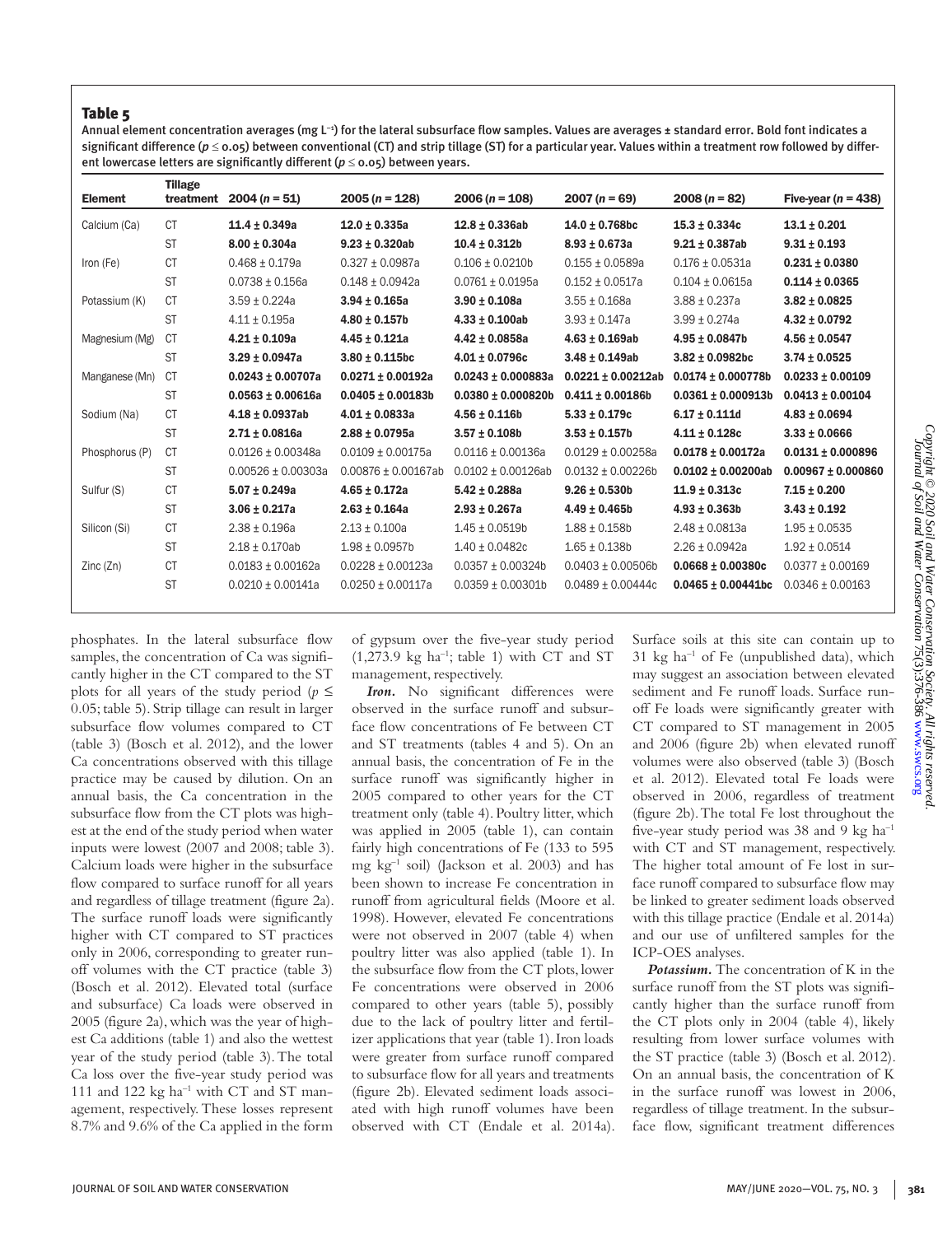

in the concentration of K were observed in 2005 and 2006, with higher values from the ST plots in both years (table 5). Elevated K concentrations with ST likely correspond to higher subsurface flow reported with this tillage practice in these two years (Bosch et al. 2012). The concentration of K in the subsurface flow was not different between years with CT but was significantly higher in 2005 compared to other years with ST (table 5). The poultry litter applied in 2005 contained K (91.5 kg ha<sup>-1</sup>; table 1), which may have resulted in elevated K concentrations in the subsurface flow in that year. However, elevated K concentrations were not observed in 2007 when K was also added in poultry litter  $(101.9 \text{ kg} \text{ ha}^{-1})$ ; table 1). In 2004, elevated K loads occurred in the surface runoff, regardless of tillage treatment (figure 2c). Elevated dissolved K loads have also been observed in 2004 and 2005 at the Gibbs Research Farm and were attributed to large runoff events in those years (Bosch et al. 2015). The total K lost over the five-year study period was 79 and 116 kg  $ha^{-1}$  with CT and ST management, respectively. This K loss represents 40.8% (CT) and 60% (ST) of the total K applied over the five-year study period (193.4 kg ha–1; table 1).

*Magnesium.* No significant differences were observed in the surface runoff concentration of Mg between CT and ST treatments (table 4). Furthermore, the concentration of Mg in the surface runoff did not change annually, regardless of tillage treatment. In the subsurface flow samples, the concentration of Mg was higher in the CT compared to the ST plots for all years (table 5). As in the case of Ca, the lower Mg concentrations observed with ST may be caused by higher subsurface flow volumes with this tillage practice (table 3; Bosch et al. 2012) and subsequent dilution of the Mg concentration. On an annual basis, elevated Mg concentrations in the subsurface flow were observed in 2008 with CT and in 2006 with ST management. Gypsum, which can also contain Mg (Endale et al. 2014b), was applied in both 2006 and 2008 (table 1), likely resulting in elevated Mg concentrations in the subsurface flow in those years. Magnesium loads were always higher in the subsurface flow compared to the surface runoff samples, regardless of treatment and year (figure 2d). In 2006 the Mg load was significantly higher in the surface runoff from the CT compared to the ST plots. Elevated total Mg loads were observed in 2005, associated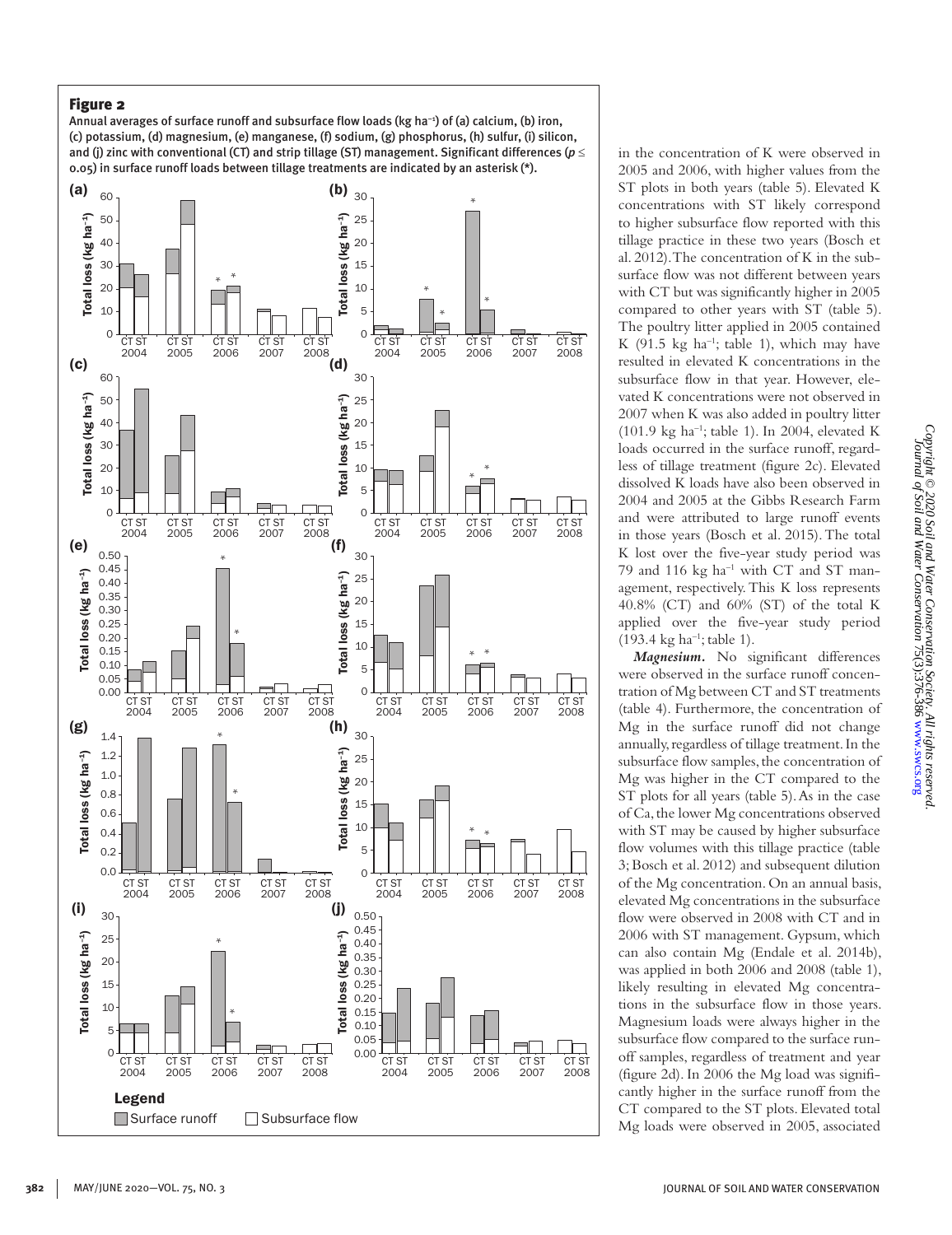with higher water losses observed in that year (Bosch et al. 2012). Over the course of the five-year study period, the total Mg lost was 35 and 46 kg ha–1 with CT and ST management, respectively.

*Manganese.* The concentration of Mn in the surface runoff was not affected by tillage treatments (table 4). On an annual basis, elevated Mn concentrations in the surface runoff were observed in 2005 under CT management only (table 4). High concentrations of Mn may be due to the application of poultry litter that year (table 1). Poultry litter can contain Mn (Jackson et al. 2003; Moore et al. 1995; Sims and Wolf 1994) and has been shown to increase the concentration of this element in runoff from agricultural fields (Endale et al. 2014b; Moore et al. 1998). However, and as in the case of Fe, elevated Mn concentrations were not observed in 2007 (table 4) when poultry litter was also applied (table 1). The concentration of Mn in the subsurface flow was higher under ST compared to CT for all years of the study period (table 5). Under CT management lower Mn concentrations were observed in 2008, while for ST, the values decreased in 2005 and remained constant for the remainder of the study period. The observed annual trends in Mn concentration in the subsurface flow did not appear to be related to years of soil amendment applications. Manganese loads in the surface runoff were significantly higher with CT compared to ST only in 2006, when the total loads were also the highest compared to other years (figure 2e). The total Mn lost throughout the five-year study period was  $0.73$  and  $0.60$  kg ha<sup>-1</sup> with CT and ST management, respectively.

*Sodium.* The concentration of Na in the surface runoff was not different between tillage treatments (table 4). On an annual basis, elevated Na concentrations were observed in 2005, regardless of tillage practice (table 4). Once again, elevated Na concentrations in 2005 may be due to elevated water losses that year. The concentration of Na in the subsurface flow was significantly higher in the plots managed with CT compared to ST for all years of the study period (table 5). As in the case of Ca and Mg, lower Na concentrations with ST may be due to dilution caused by increased water volumes with this tillage practice (table 3) (Bosch et al. 2012). Elevated Na concentrations in the subsurface flow were observed in 2008, regardless of tillage treatment (table 5). Sodium loads were significantly higher in the surface runoff from the CT plots compared to the ST plots only in 2006 (figure 2f). The total Na loads were highest in 2005 compared to other years (figure 2f). Over the course of the five-year study period, the total Na lost was  $50 \text{ kg ha}^{-1}$ with both tillage treatments.

*Phosphorus.* The concentration of P in surface runoff was significantly higher in the ST compared to the CT plots only in 2004 (table 4). This trend may be due to lower surface volumes with ST compared to CT (table 3) (Bosch et al. 2012). On an annual basis, lower P concentrations were observed in the surface runoff from the CT plots in 2004 compared to other years. Elevated P concentrations in 2005 and 2007 (table 4) are likely due to the application of poultry litter (table 1), which has been shown to enhance P losses through surface runoff (Endale et al. 2014b). Previous to the study period, poultry litter was applied to all the plots annually from 1999 to 2002. The repeated application of poultry litter can cause P accumulation in agricultural soils (Kingery et al. 1994) and create a potential for enhanced P losses from croplands. Data from the Gibbs Research Farm show increasing P content in the top 2 cm of soil with repeated poultry litter applications (unpublished data). However, elevated P concentrations were not observed at the beginning of the current study, suggesting that this accumulated P is complexed and fixed in the soil. In the subsurface flow, significantly higher P concentrations were observed with CT compared to ST management only in 2008 (table 5). On an annual basis, elevated P concentrations were observed in 2007 and 2008 (table 5). The majority of P loads occurred in the surface runoff compared to the subsurface flow for all years and treatments (figure 2g), likely due to the association of P with the greater amount of sediment particles in the surface runoff. Significantly higher P loads were observed in the surface runoff from the CT compared to the ST plots in 2006 (figure 2g). Over the five-year study period, the total P lost was 2.8 (3.0% of the total P applied) and  $3.4 \text{ kg} \text{ ha}^{-1}$  (3.6% of the total P applied) with CT and ST practices, respectively.

*Sulfur.* Tillage had no significant effect on the concentration of S in the surface runoff (table 4). On an annual basis, elevated S concentrations were observed in 2004 for the surface runoff from the CT plots only. Gypsum was applied to all the plots in

2004 (table 1), likely resulting in increased S concentrations. However, elevated S concentrations were not observed in other years of gypsum amendments (2006 and 2008; table 1). The concentration of S in the subsurface flow was significantly higher with CT compared to ST for all years (table 5). As in the case of P, elevated S concentrations were observed at the end of the study period (2007 and 2008) regardless of treatment. In fact, gypsum was applied in equal amounts to plots under both tillage treatments. However, the observed annual differences in S concentration for both the surface runoff and subsurface flow samples do not reflect gypsum additions (table 1), suggesting that S concentrations may be related to hydrology. The majority of the S loads occurred in the subsurface flow, regardless of year and tillage treatment (figure 2h). The S load in the surface runoff was significantly higher with CT compared to ST only in 2006 (figure 2h). The highest total S loads were observed in 2005 regardless of tillage treatment, and the total S lost over the course of the five-year study period was 56 and 46 kg  $ha^{-1}$  with CT and ST management, respectively. These losses represent 8.2% and 6.7% of the total S applied in the form of gypsum and fertilizer over the course of the five-year study period  $(682.3 \text{ kg ha}^{-1})$ ; table 1) from the CT and ST plots, respectively.

*Silicon.* The concentration of Si in the surface runoff was significantly higher in the plots managed with CT compared to ST only in 2005 (table 4). The higher Si concentration in the runoff from the CT plots may be due to increased transport of eroded material with this tillage practice (Endale et al. 2014a). Elevated Si concentrations were observed with CT in 2005 (table 4) when higher water volumes have been reported (Bosch et al. 2012). In the subsurface flow, the concentration of Si was not different between tillage treatments (table 5). Regardless of treatment, the annual average Si concentration in the subsurface flow was lowest in 2006 compared to other years (table 5). The Si loads were significantly higher in the surface runoff from the CT compared to the ST plots only in 2006 (figure 2i). On an annual basis, elevated total Si loads were observed in 2005 and 2006 for ST and CT, respectively. The total Si lost over the five-year study period was 45 and 31 kg ha<sup>-1</sup> with CT and ST management, respectively.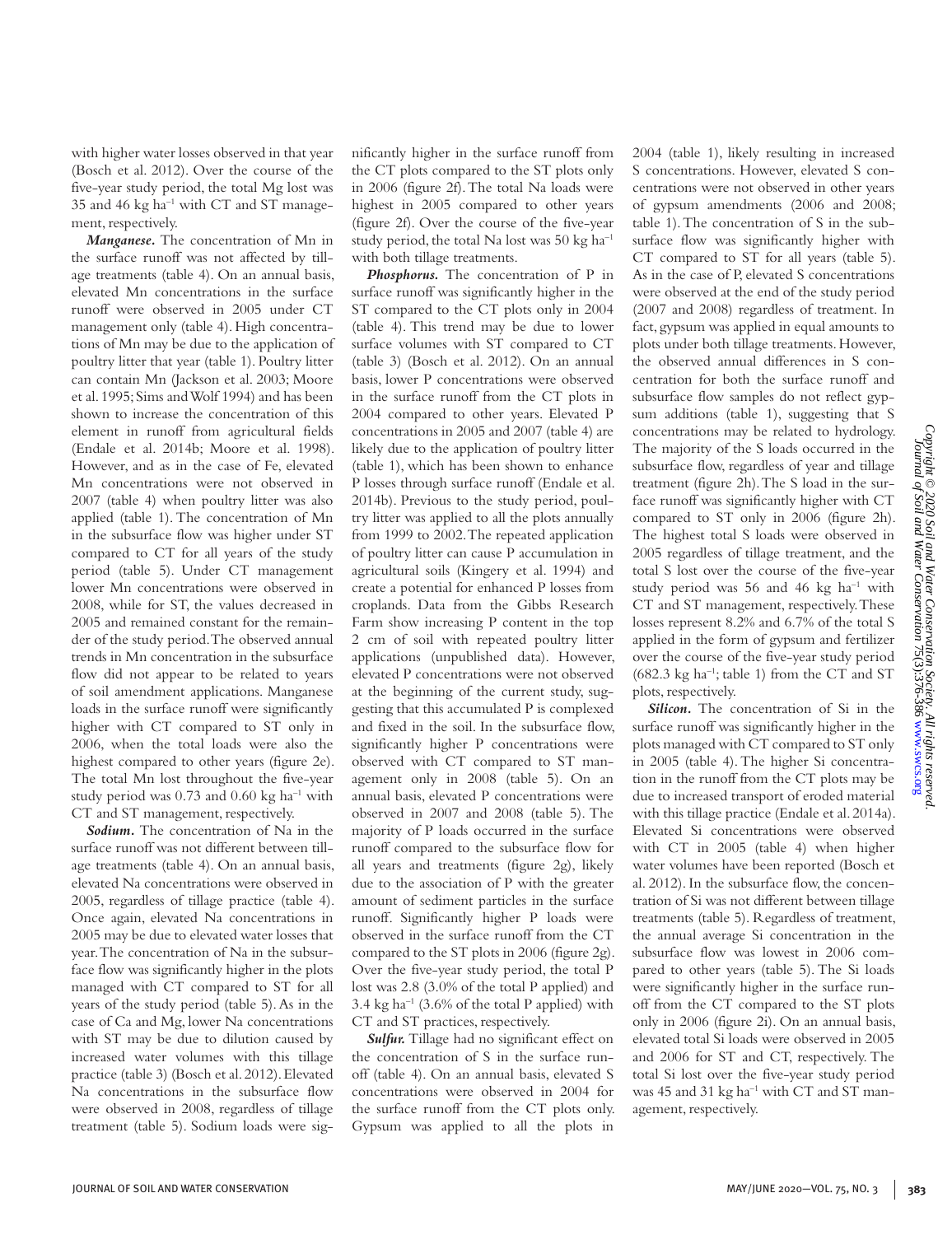# Figure 3

Principal component analysis of the element load data including (a) the score plot and (b) the loading plot. The first principal component (PC1) explains 60.4% of the variance and separates the element load data based on sample type (surface runoff vs. subsurface flow). The second principal component (PC2) explains 19.5% of the variance and separates the data based on years with high flow (2004 to 2005) and low flow (2006 to 2008).



*Zinc.* The concentration of Zn in the surface runoff was significantly higher with ST compared to CT management only in 2006 (table 4). On an annual basis, a lower Zn concentration in the surface runoff was observed with CT in 2007 compared to other years (table 4). In the subsurface flow, the concentration of Zn was higher with CT compared to ST management only in 2008 and was highest for both treatments in that same year (table 5). The annual trends in Zn concentration in the surface runoff and subsurface flow did not appear to be related to year of soil amendment application and may be more dependent on hydrology. Zinc loads were higher in the surface runoff compared to subsurface flow in the first three years of the study, regardless of treatment (figure 2j). The five-year Zn loss was  $0.55$  and  $0.75$  kg  $ha^{-1}$ with CT and ST management, respectively.

*Patterns of Element Losses via Surface Runoff and Subsurface Flow.* To investigate potential patterns in element losses due to tillage treatment (CT versus ST) and time (years), a PCA was performed on the element loads (figure 3). The data points representing average element loads were broadly distributed along PC1 (60.4% of variance) and PC2 (19.5% of variance; figure 3a). As shown, the PC1 axis represents variations in the sample type with subsurface flow on the positive scale and surface runoff on the negative scale (figure 3b). Calcium, Mg, and S clustered together on the positive PC1 axis of the PCA (figure 3a) were more strongly correlated to subsurface runoff (positive scale of PC1) and had higher loads in the subsurface flow compared to the surface runoff (figure 2). The relationship between these three elements can be explained as follows. Once applied to the soil, gypsum  $(CaSO_4)$ dissociates with moisture into free Ca and  $SO_4$ . The resulting  $SO_4$  can bind to excess Mg in the soil complex forming a soluble compound that can leach out of the crop rooting zone. In addition, Ca and Mg behave similarly in soils: both elements have a 2+ charge, both are in the alkaline earth metal group of elements in the periodic table, and both are found together in many minerals. Thus the PCA results are likely driven by differences in water flow path (i.e., surface runoff versus subsurface flow).

The PC2 axis provided an additional degree of separation regarding year with samples from 2006 to 2008 on the positive scale and samples from 2004 to 2005 on the negative scale (figure 3b). The separation along the PC2 axis was likely due to the varying amount of precipitation and flow observed in the various years. For example, 2004 and 2005 (located on the negative scale of PC2) represent years when high flows for both surface runoff and subsurface flow were observed (table 3) (Bosch et al. 2012). Iron, Mn, and Si clustered together on the positive PC2 axis of the PCA (figure 3a) with greatest losses of these elements observed in surface

runoff from 2006 with the CT practice (figure 2). This result is likely due to the high concentration of these elements in the soils at this site (up to 31 and 41 kg  $ha^{-1}$  of Fe and Mn, respectively; unpublished data) and their association with the reported elevated sediment loads with CT (Endale et al. 2014a). Finally, K, Na, and Zn clustered together on the negative PC2 axis of the PCA (figure 3a), and the greatest losses of these elements were generally observed during the years with the greatest total water loss (figure 2). Sodium and K are usually weakly held on cation exchange sites and their movement out of the soil profile occurs readily depending on precipitation patterns.

The PCA did not indicate variation in element loss due to tillage treatment. The PCA also did not indicate variation in element loss based on years of soil amendments (poultry litter or gypsum). The discrepancy in poultry litter or gypsum influencing the loss of an element in one year and not in another is likely related to the interval between application and runoff/drainage event date. Furthermore, peanut harvest disturbs the soil, and the interval between harvest and runoff/drainage event might have some impact on the observed differences in element loss and water quality. Thus, the weightings of the element loads on the first two principal components suggest that variation in sample type (surface runoff versus subsurface flow; PC1) and amount of water flow (PC2) had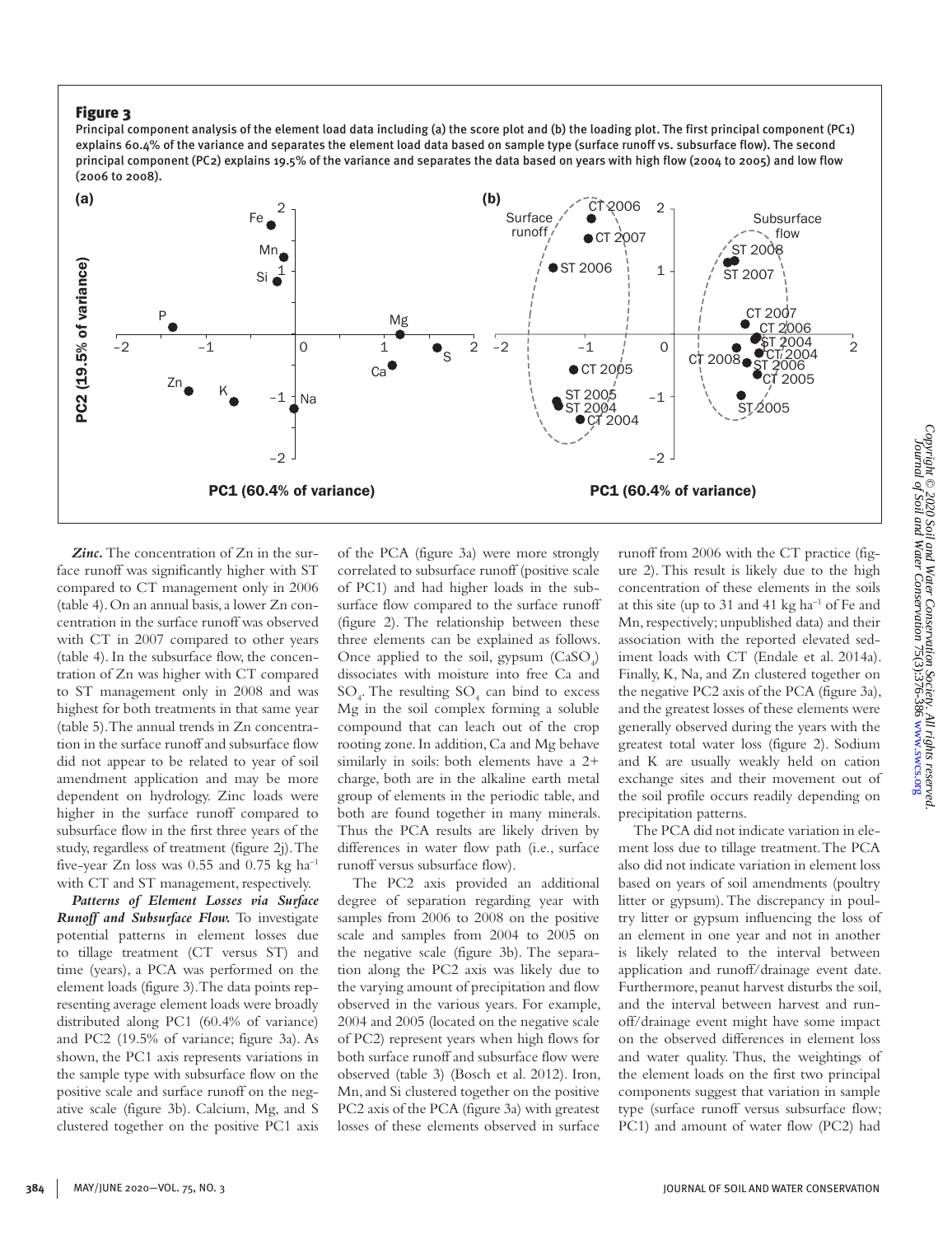the largest influence on element losses in agricultural fields of the Coastal Plain. This finding has implications on surface and subsurface elemental transport pathways for model-based projections of precipitation patterns for the Southeast (Ingram et al. 2013).

#### Summary and Conclusions

This five-year study compared element losses via surface runoff and subsurface flow from soils of the southeastern Coastal Plain of the United States under CT and ST management. Differences in the annual element concentration in the surface runoff (table 4) and in the subsurface flow (table 5) were largely controlled by differences in runoff volume due to tillage treatments. In particular, greater element concentrations in the subsurface flow with CT were attributed to lower flow volumes with this tillage practice (Bosch et al. 2012). Significantly greater surface runoff loads for CT compared to ST were observed in 2006 ( $p \leq 0.05$ ; figure 2) and were related to greater surface runoff volume (Bosch et al. 2012) and greater sediment loss (Endale et al. 2014a) from the CT practice. The results from this study indicate that ST can be an effective method for reducing surface runoff related losses of these elements by enhancing infiltration and reducing surface runoff. Furthermore, results indicate that element losses are controlled by the type of runoff (surface versus subsurface) with the majority of Fe, K, Mn, P, Si, and Zn being lost via surface runoff and Ca, Mg, and S by subsurface flow (figure 3).

Element mobility and losses from croplands are dependent on the total element concentration in the soil, on soil and element properties, and on environmental factors (He et al. 2005; Elrashidi et al. 2007). However, not much information exists on the effects of conservation practices on element dynamics in agricultural soils. Conservation practices including leaving crop residues on the soil surface after harvest; planting winter cover crops; and adoption of minimal soil disturbance technologies, such as no till and ST, can improve many soil properties (Lal et al. 2007). Conservation practices can increase the amount of soil organic matter (Dinel et al. 1998; Paustian et al. 2000), which in turn may enhance the soil's ability to absorb P and other nutrients. In addition, the soil's pH, redox potential, and mineral content can influence the bioavailability and environmental impact of elements (Elrashidi et

al. 2007). However, it appears that in the sandy soils of the southeastern Coastal Plain, element transport and loss from croplands mainly follows the local hydrologic patterns (e.g., total amount of precipitation and type of runoff). Future studies should focus on understanding the effects of conservation tillage practices, as well as the timing of poultry litter and gypsum soil amendments, on soil characteristics (e.g., cation exchange capacity, pH, and organic matter content) and their potential relationships to element dynamics in Coastal Plain soils.

## Acknowledgements

This research is a contribution of the USDA Agricultural Research Service (ARS) Gulf Atlantic Coastal Plain Long-Term Agroecosystem Research site. The authors are grateful for the assistance of the following research technicians with the USDA ARS Southeast Watershed Research Laboratory in Tifton, Georgia: Sally Belflower, Chris Clegg, Coby Smith, and Margie Whittle. We gratefully acknowledge statistical and data analysis guidance provided by Deborah Boykin, statistician, USDA ARS, Stoneville, Mississippi (retired). This research and assessment was supported by the USDA Natural Resources Conservation Service Conservation Effects Assessment Project Watershed Assessment Studies and Agricultural Research Service National Program 211.

## **Disclaimer**

Mention of trade names, commercial products, or companies in this publication does not imply recommendation or endorsement by the USDA Agricultural Research Service.

#### References

- Bosch, D.D., T.L. Potter, T.C. Strickland, and R.K. Hubbard. 2015. Dissolved nitrogen, chloride, and potassium loss from fields in conventional and conservation tillage. Transactions of the ASABE 58:1559-1571.
- Bosch, D.D., T.L. Potter, C.C. Truman, C.W. Bednarz, and T.C. Strickland. 2005. Surface runoff and lateral subsurface flow as a response to conservation tillage and soil-water conditions. Transactions of the ASAE 48:2137-2144.
- Bosch, D.D., C.C. Truman, T.L. Potter, L.T. West, T.C. Strickland, and R.K. Hubbard. 2012. Tillage and slope position impact on field-scale hydrologic processes in the South Atlantic Coastal Plain. Agricultural Water Management 111:40-52.
- Conley, D.J., H.W. Paerl, R.W. Howarth, D.F. Boesch, S.P. Seitzinger, K.E. Havens, C. Lancelot, and G.E. Likens. 2009. Controlling eutrophication: Nitrogen and phosphorus. Science 323:1014-1015.
- DeSutter, T.M., and L.J. Cihacek. 2009. Potential agricultural uses of flue gas desulfurization gypsum in the northern Great Plains. Agronomy Journal 101:817-825.
- Dinel, H., C.M. Monreal, and M. Schnitzer. 1998. Extractable lipids and organic matter status in two soil catenas as influenced by tillage. Geoderma 86:279-293.
- Elrashidi, M.A., D. Hammer, A. Fares, C.A. Seybold, R. Ferguson, and S.D. Peaslee. 2007. Loss of heavy metals by runoff from agricultural watersheds. Soil Science 172:876-894.
- Endale, D.M., D.D. Bosch, T.L. Potter, and T.C. Strickland. 2014a. Sediment loss and runoff from cropland in a southeast Atlantic Coastal Plain landscape. Transactions of the ASABE 57:1611-1626.
- Endale, D.M., H.H. Schomberg, D.S. Fisher, D.H. Franklin, and M.B. Jenkins. 2014b. Flue gas desulfurization gypsum: Implication for runoff and nutrient losses associated with broiler litter use on pastures on Ultisols. Journal of Environmental Quality 43:281-289.
- Fageria, N.K., V.C. Baligar, and R.B. Clark. 2002. Micronutrients in crop production. Advances in Agronomy 77:185-268.
- Guo, J.H., X.J. Liu, Y. Zhang, J.L. Shen, W.X. Han, W.F. Zhang, P.K. Christie, W.T. Goulding, P.M. Vitousek, and F.S. Zhang. 2010. Significant acidification in major Chinese croplands. Science 327:1008-1010.
- Hart, M.R., B.F. Quin, and M.L. Nguyen. 2004. Phosphorus runoff from agricultural land and direct fertilizer effects: A review. Journal of Environmental Quality 33:1954-1972.
- He, Z.L., X.E. Yang, and P.J. Stoffella. 2005. Trace elements in agroecosystems and impacts on the environment. Journal of Trace Elements in Medicine and Biology 19:125-140.
- He, Z.L., M.K. Zhang, D.V. Calvert, P.J. Stoffella, X.E. Yang, and S. Yu. 2004. Transport of heavy metals in surface runoff from vegetable and citrus fields. Soil Science Society of America Journal 68:1662-1669.
- Helsel, D.R. 2006. Fabricating data: How substituting values for nondetects can ruin results, and what can be done about it. Chemosphere 65:2434-2439.
- Hubbard, R.K., C.R. Berdanier, H.F. Perkins, and R.A. Leonard. 1985. Characteristics of selected upland soils of the Georgia Coastal Plain. USDA Agricultural Research Service, ARS-37. Washington DC: USDA Agricultural Research Service.
- Hubbard, R.K., and J.M. Sheridan. 1983. Water and nitrate-nitrogen losses from a small upland Coastal Plain watershed. Journal of Environmental Quality 12:291-295.
- Ingram, K.T., K. Dow, L. Carter, and J. Anderson. 2013. Climate of the Southeast United States: Variability, Change, Impacts, and Vulnerability. Washington, DC: Island Press.
- Jackson, B.P., P.M. Bertsch, M.L. Cabrera, J.J. Camberato, J.C. Seaman, and C.W. Wood. 2003. Trace element speciation in poultry litter. Journal of Environmental Quality 32:535-540.
- Kingery, W.L., C.W. Wood, D.P. Delany, J.C. Williams, and G.L. Mullins. 1994. Impact of long-term land application of